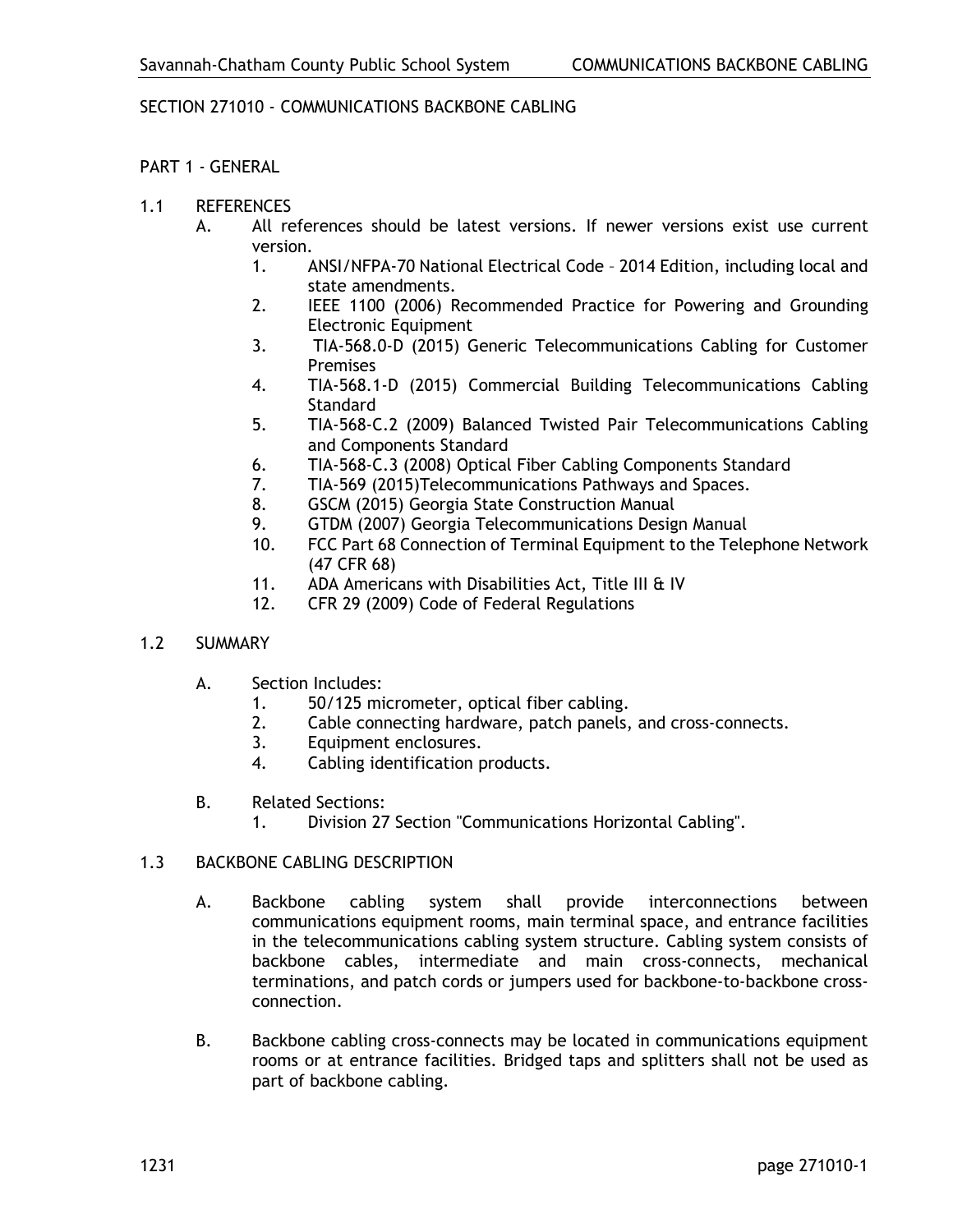## 1.4 DEFINITIONS

- A. Cross-Connect: A facility enabling the termination of cable elements and their interconnection or cross-connection.
- B. EMI: Electromagnetic interference.
- C. LAN: Local area network.
- D. RCDD: Registered Communications Distribution Designer.
- E. Basket Tray: A type of cable tray made of a rigid structure for housing and protecting cables and conductors with a welded steel wire mesh. Basket tray is not recommended for use inside telecommunications rooms.
- F. Ladder Rack: A type of cable tray made of a rigid structure for housing and protecting cables and conductors with two side rails connected by individual transverse members.

## 1.5 PERFORMANCE REQUIREMENTS

- A. General Performance: Backbone cabling system shall comply with transmission standards in TIA/EIA-568.1-D, when tested according to test procedures of this standard.
- 1.6 ACTION SUBMITTALS
	- A. Product Data: Provide for each type of product indicated.
	- B. Shop Drawings:
		- 1. System Labeling Schedules: Electronic copy of labeling schedules, in software and format selected by Owner.
		- 2. Cabling administration drawings and printouts.<br>3. Wiring diagrams to show typical wiring so
			- Wiring diagrams to show typical wiring schematics including the following:
				- a. Cross-connects.
				- b. Patch panels.
				- c. Patch cords.
		- 4. Cross-connects and patch panels. Detail mounting assemblies, and show elevations and physical relationship between the installed components.

#### 1.7 INFORMATIONAL SUBMITTALS

- A. Qualification Data: Provide for Installer, qualified layout technician and installation supervisor.
- 1.8 QUALITY ASSURANCE
	- A. Installer Qualifications: Cabling Installer must have personnel certified by BICSI on staff.
		- 1. Layout Responsibility: Preparation of Shop Drawings and Cabling Administration Drawings, Cabling Administration Drawings, and field testing program development by an RCDD.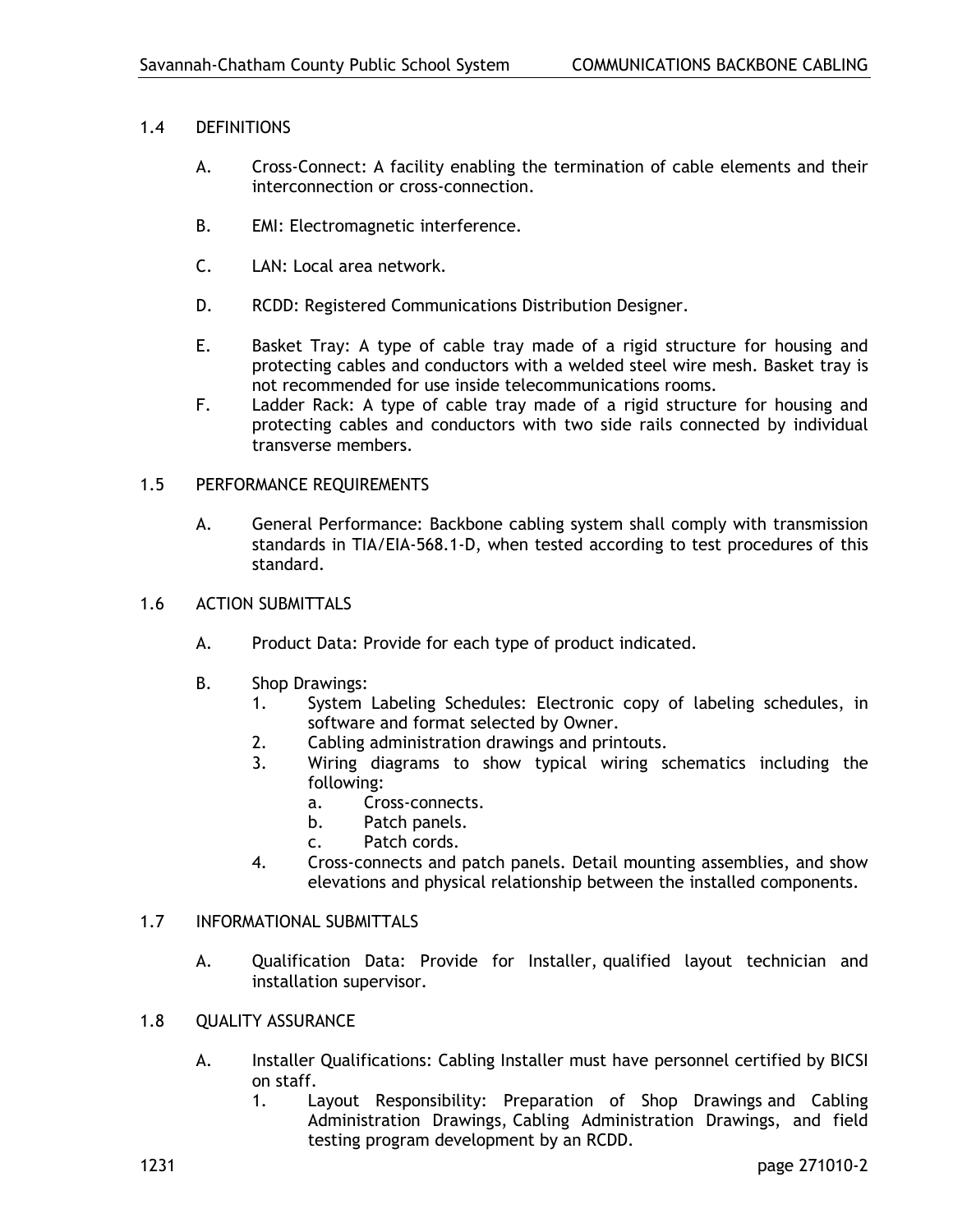- 2. Installation Supervision: Installation shall be under the direct supervision of RCDD, who shall be present at all times when work of this section is performed at project site.
- B. Surface-Burning Characteristics: As determined by testing identical products according to ASTM E 84 by a qualified testing agency. Identify products with appropriate markings of applicable testing agency.
	- 1. Flame-Spread Index: 25 or less.<br>2. Smoke-Developed Index: 50 or l
	- Smoke-Developed Index: 50 or less.
- C. Electrical Components, Devices, and Accessories: Listed and labeled as defined in NFPA 70, by a qualified testing agency, and marked for intended location and application.
- D. Telecommunications Pathways and Spaces: Comply with TIA-569.
- E. Grounding: Comply with ANSI-J-STD-607-A.
- 1.9 DELIVERY, STORAGE, AND HANDLING
	- A. Test cables upon receipt at project site. Test each pair of UTP cable for open and short circuits.
- PART 2 PRODUCTS
- 2.1 OPTICAL FIBER CABLE
	- A. Manufacturers: Subject to compliance with requirements, provide products by one of the following:
		- 1. Berk-Tek; a Nexans company.
		- 2. Corning Cable Systems.
		- 3. General Cable Technologies Corporation.
		- 4. SYSTIMAX Solutions; a CommScope Inc. brand.
	- B. Description: Multimode, 50/125-micrometer, 12-fiber, nonconductive, tight buffer, optical fiber cable.
		- 1. Comply with ICEA S-83-596 for mechanical properties.
		- 2. Comply with TIA568.1-D for performance specifications.
		- 3. Comply with TIA492AAAA-B for detailed specifications.
		- 4. Listed and labeled by an NRTL acceptable to authorities having jurisdiction as complying with UL 444, UL 1651, and NFPA 70 for the following types:
			- a. Plenum Rated, Nonconductive: Type OFNP, complying with NFPA 262.
		- 5. Maximum Attenuation: 3.50 dB/km at 850 nm; 1.5 dB/km at 1300 nm.
		- 6. Maximum Modal Bandwidth: 160 MHz-km at 850 nm; 500 MHz at 1300 nm.
	- C. Jacket:
		- 1. Jacket Color: Aqua for 50/125-micrometer cable. Indoor/outdoor will have a black or gray jacket.
		- 2. Cable cordage jacket, fiber, unit, and group color shall be according to TIA-598-D.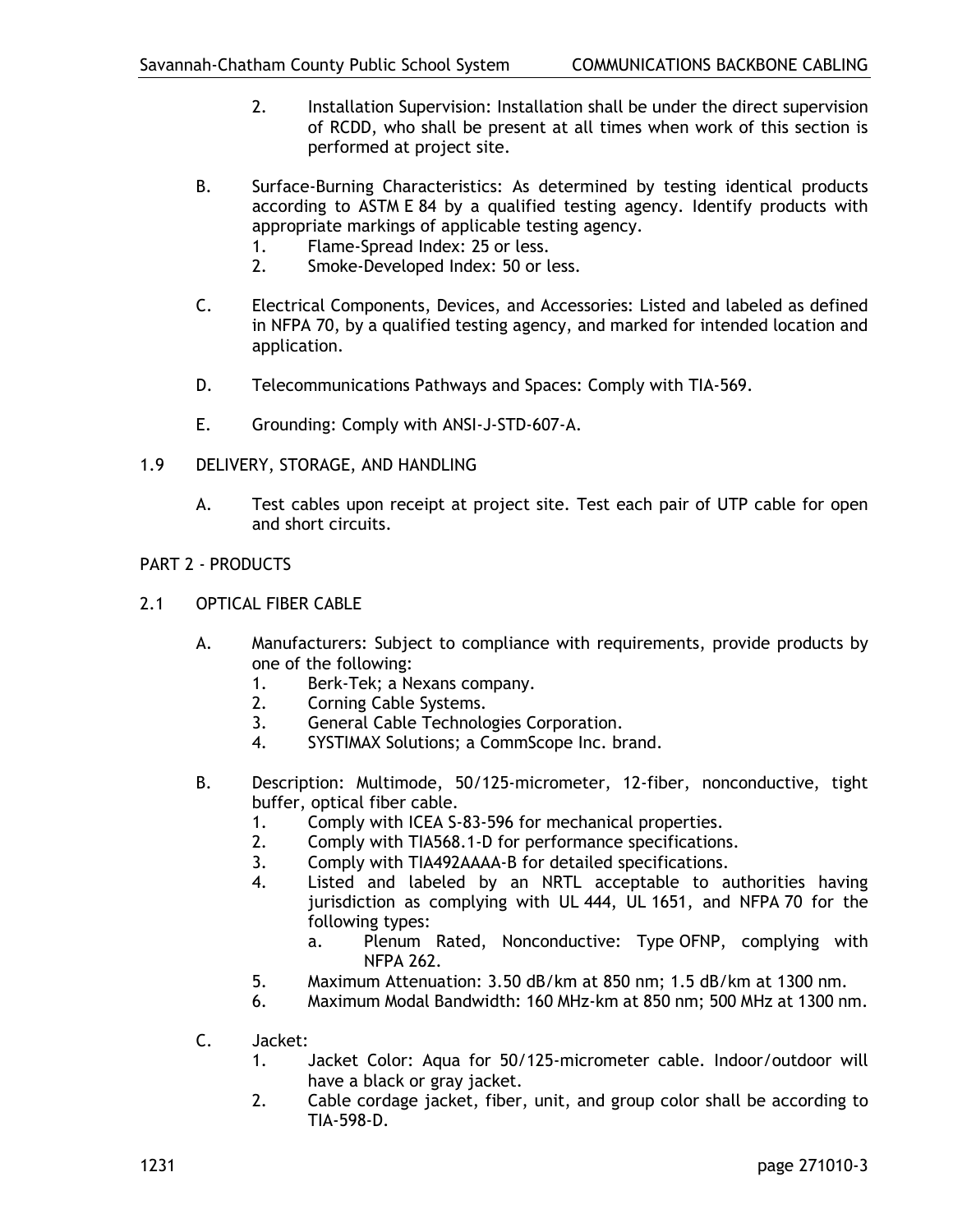- 3. Imprinted with fiber count, fiber type, and aggregate length at regular intervals not to exceed 40 inches.
- 2.2 OPTICAL FIBER CABLE HARDWARE
	- A. Manufacturers: Subject to compliance with requirements, provide products by one of the following:
		- 1. Corning Cable Systems
		- 2. Panduit
		- 3. Ortronics
	- B. Cross-Connects and Patch Panels: Modular panels housing multiple-numbered, duplex cable connectors.
		- 1. Number of Connectors per Field: One for each fiber of cable or cables assigned to field, plus spares and blank positions adequate to suit specified expansion criteria.
		- 2. Patch Cords: Factory-made, dual-fiber cables in 36-inch lengths.
	- C. Cable Connecting Hardware:
		- 1. Comply with Optical Fiber Connector Intermateability Standards (FOCIS) specifications of TIA-604-2, TIA-604-3-A, TIA-604-10 and TIA-604-12. Comply with TIA/EIA-568.1-D.
		- 2. Quick-connect, simplex and duplex, Type SC connectors. Insertion loss not more than 0.75 dB.
- 2.3 EQUIPMENT ENCLOSURES
	- A. MDF Racks:
		- 1. Basis-of-Design Product: NetShelter AR203A 4-Post Square Holes by APC division of Schneider
		- 2. Width: 24 inches.
		- 3. Depth: 29 inches.
		- 4. Height: 42U.<br>5. Feet: Levelin
		- Feet: Leveling.
		- 6. Color: Black.
		- 7. Number of Units: Three.
			- 1). Rack 1: UPS plus Cisco PoE switch and multiple Cisco layer - 2 switches to accommodate data links in cabinet 2.
			- 2). Rack 2: UPS plus Cisco Catalyst 3850 gigabit layer-3 switch to accommodate the two pair of fiber to each IDF and the one single-mode fiber connection to the WAN.
			- 3). Rack 3: Ups plus servers. Servers to be furnished and installed by Owner.
		- 8. Vertical and horizontal cable management.
			- 1). Horizontal: Panduit model NCMH2<br>2). Vertical: Panduit model WMPV45E
			- 2). Vertical: Panduit model WMPV45E
	- B. IDF Racks
		- 1. Basis-of-Design Product: NetShelter 2-Post AR201 Manufactured by APC division of Schneider
		- 2. Width: 20.2 inches.
		- 3. Depth: 14.8 inches.
		- 4. Height: 83.5in
		- 5. Feet: Leveling.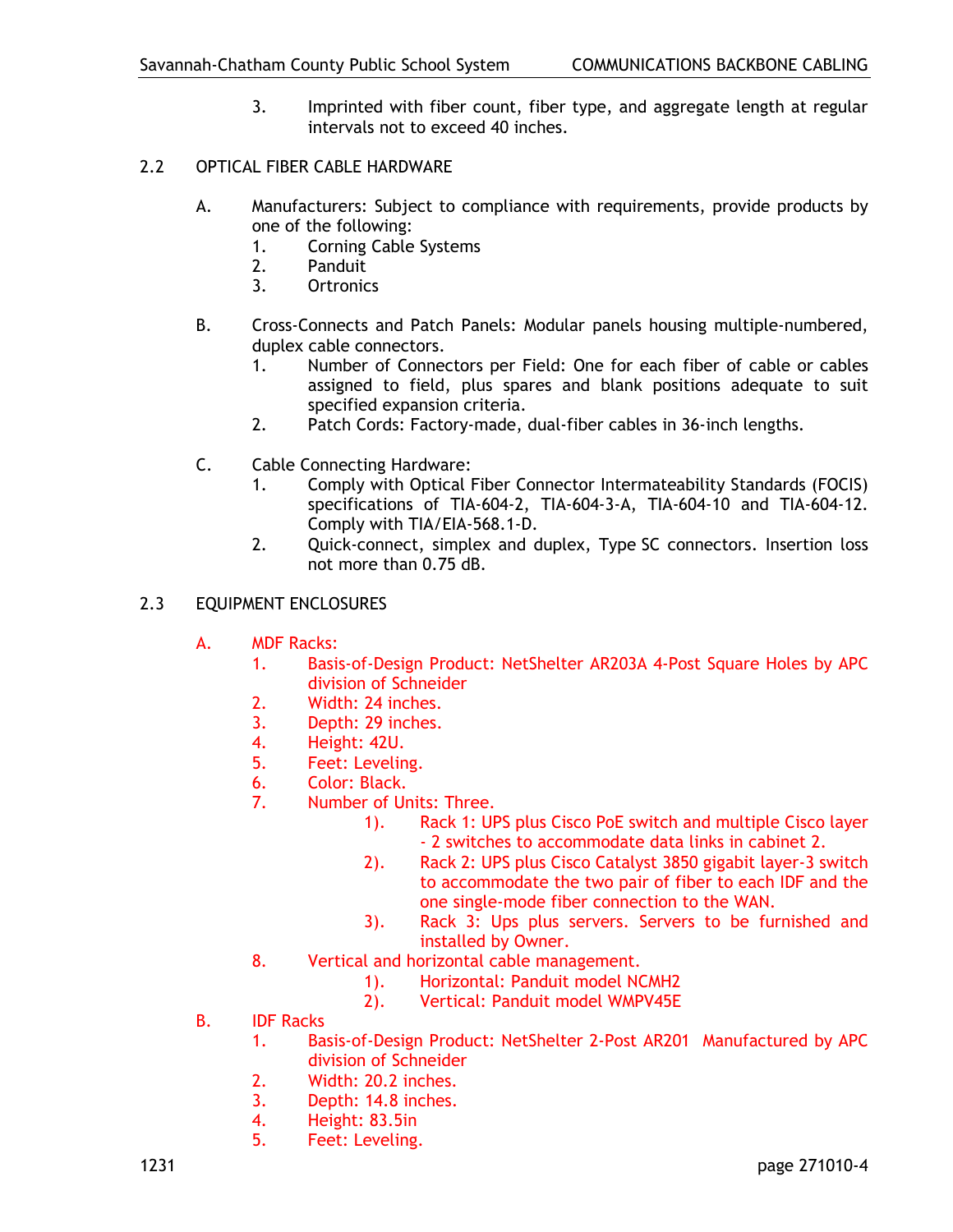- 6. Color: Black.
- 7. Number of Units: Maximum of 144 data drops per rack.
- 8. Each unit to contain:
	- a. Vertical and horizontal cable management.
		- 1). Horizontal: Panduit model NCMH2
		- 2). Vertical: Panduit model WMPV45E
	- b. 48-port Patch panels.
- C. Ladder Rack
	- 1. Ladder rack shall be installed as a pathway inside the MDF/IDF rooms.
- D. Uninterrupted Power Sources:
	- 1. Installed in MDF and each IDF
	- 2. APC UPS sized for the equipment that will be needed in each room
- E. Furnished and installed by cabling contractor
	- 1.
- 2.4 IDENTIFICATION PRODUCTS
	- A. Comply with TIA-606-A and UL 969 for a system of labeling materials, including label stocks, laminating adhesives, and inks used by label printers.
- 2.5 SOURCE QUALITY CONTROL
	- A. Testing Agency: Engage a qualified testing agency to evaluate cables. 1. Factory test cables on reels according to TIA-568.1-D.
	- B. Cable will be considered defective if it does not pass tests and inspections.
	- C. Prepare test and inspection reports.
- 2.6 Warranty: Contractor shall provide a 15 year manufacturer and performance warranty. The equipment items shall be supported by service organizations which are reasonably convenient to the equipment installation in order to render satisfactory service to the equipment on a regular and emergency basis during the warranty period of the contract.

#### PART 3 - EXECUTION

- 3.1 ENTRANCE FACILITIES
	- A. Coordinate backbone cabling with the protectors and demarcation point provided by communications service provider.
- 3.2 WIRING METHODS
	- A. Wiring Method: Install cables in raceways and cable trays except within consoles, cabinets, desks, and counters. Conceal raceway and cables except in unfinished spaces.
		- 1. Install plenum cable in environmental air spaces, including plenum ceilings.
		- 2. Comply with requirements for raceways and boxes specified in Division 26 Section "Raceway and Boxes for Electrical Systems."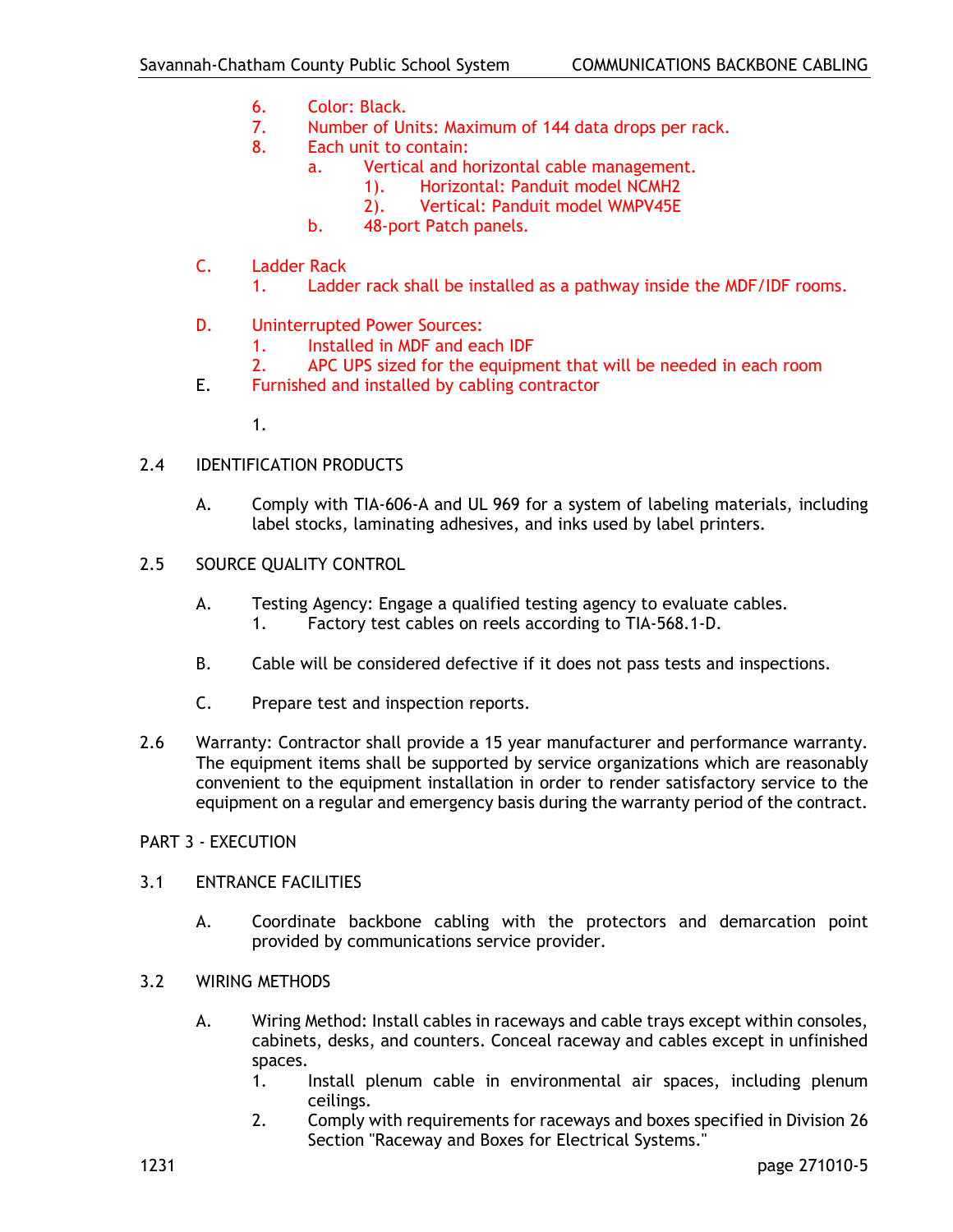- a. Cabling between floors shall be in 3 inch minimum diameter steel conduit. Conduit fill shall not exceed 40 percent.
- b. Installed by the electrical contractor
- B. Wiring within Enclosures: Bundle, lace, and train cables within enclosures. Connect to terminal points with no excess and without exceeding manufacturer's limitations on bending radii. Provide and use lacing bars and distribution spools.

# 3.3 INSTALLATION OF CABLES

- A. Comply with NECA 1.
- B. General Requirements for Cabling:
	- 1. Comply with TIA-568.1-D.<br>2. Comply with BICSI ITSIM, 0
	- 2. Comply with BICSI ITSIM, Ch. 6, "Cable Termination Practices."
	- 3. Terminate all conductors; no cable shall contain unterminated elements. Make terminations only at indicated outlets, terminals, cross-connects, and patch panels.
	- 4. Cables may not be spliced. Secure and support cables at intervals not exceeding 30 inches and not more than 6 inches from cabinets, boxes, fittings, outlets, racks, frames, and terminals.
	- 5. Install lacing bars to restrain cables, to prevent straining connections, and to prevent bending cables to smaller radii than minimums recommended by manufacturer.
	- 6. Bundle, lace, and train conductors to terminal points without exceeding manufacturer's limitations on bending radii, but not less than radii specified in BICSI ITSIM, "Cabling Termination Practices" Chapter. Use lacing bars and distribution spools.
	- 7. Do not install bruised, kinked, scored, deformed, or abraded cable. Do not splice cable between termination, tap, or junction points. Remove and discard cable if damaged during installation and replace it with new cable.
	- 8. Cold-Weather Installation: Bring cable to room temperature before dereeling. Heat lamps shall not be used for heating.
	- 9. In the communications equipment room, install a 10-foot- long service loop on each end of cable.
	- 10. Pulling Cable: Comply with BICSI ITSIM, Ch. 4, "Pulling Cable." Monitor cable pull tensions.
- C. Optical Fiber Cable Installation:
	- 1. Comply with TIA-568-1.B.3.
	- 2. Cable may be terminated on connecting hardware that is rack or cabinet mounted.
- D. Open-Cable Installation:
	- 1. Install cabling with horizontal and vertical cable guides in telecommunications spaces with terminating hardware and interconnection equipment.
	- 2. Cable shall not be run through structural members or in contact with pipes, ducts, or other potentially damaging items.
	- 3. Coil cable 6 feet long not less than 12 inches in diameter below each feed point.
	- 4. Group connecting hardware for cables into separate logical fields.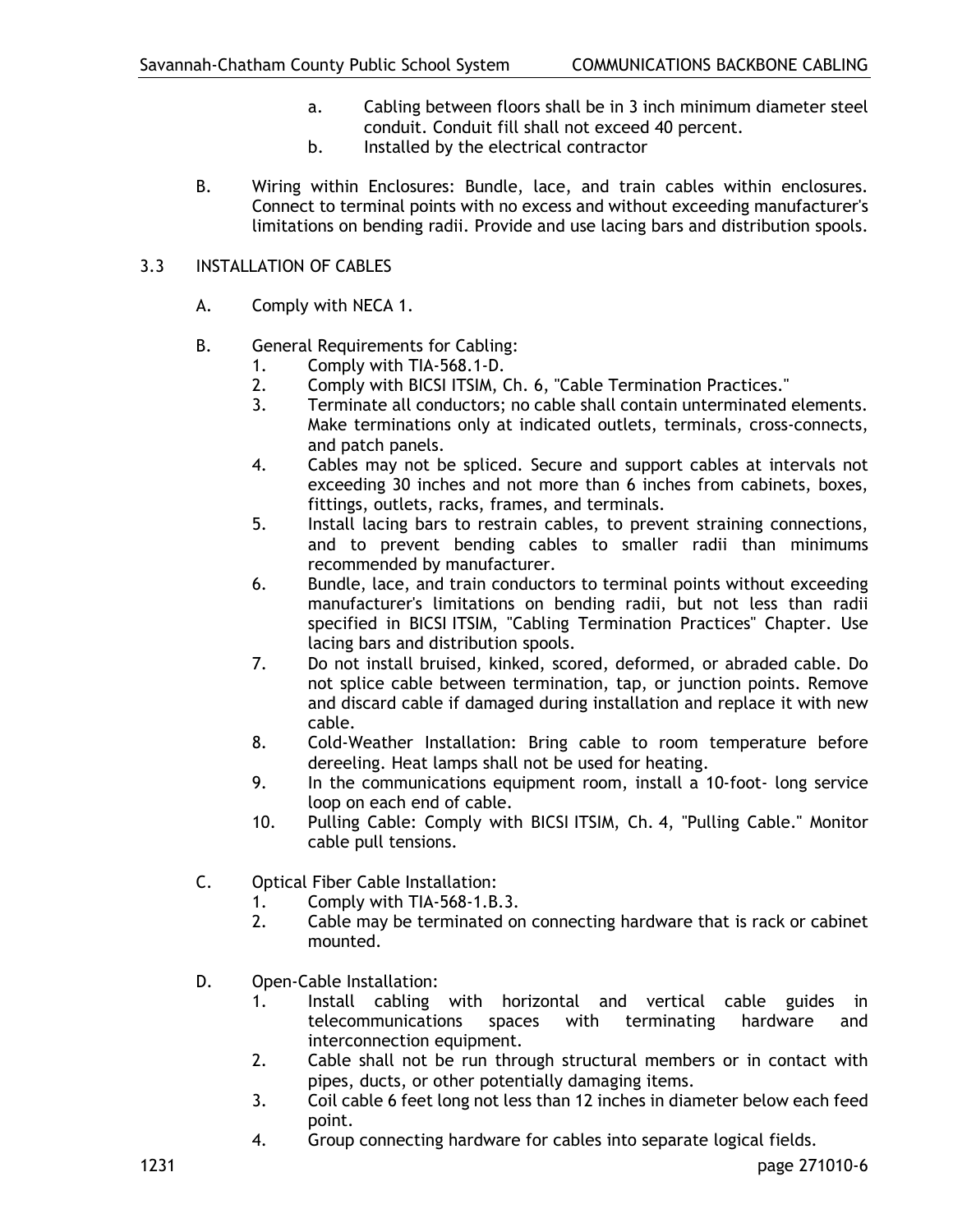- E. Separation from EMI Sources:
	- 1. Comply with BICSI TDMM and TIA-569 recommendations for separating unshielded copper voice and data communication cable from potential EMI sources, including electrical power lines and equipment.
	- 2. Separation between open communications cables or cables in nonmetallic raceways and unshielded power conductors and electrical equipment shall be as follows:
		- a. Electrical Equipment Rating Less Than 2 kVA: A minimum of 5 inches.
		- b. Electrical Equipment Rating between 2 and 5 kVA: A minimum of 12 inches.
		- c. Electrical Equipment Rating More Than 5 kVA: A minimum of 24 inches.
	- 3. Separation between communications cables in grounded metallic raceways and unshielded power lines or electrical equipment shall be as follows:
		- a. Electrical Equipment Rating Less Than 2 kVA: A minimum of 2-1/2 inches.
		- b. Electrical Equipment Rating between 2 and 5 kVA: A minimum of 6 inches.
		- c. Electrical Equipment Rating More Than 5 kVA: A minimum of 12 inches.
	- 4. Separation between communications cables in grounded metallic raceways and power lines and electrical equipment located in grounded metallic conduits or enclosures shall be as follows:
		- a. Electrical Equipment Rating Less Than 2 kVA: No requirement.
		- b. Electrical Equipment Rating between 2 and 5 kVA: A minimum of 3 inches.
		- c. Electrical Equipment Rating More Than 5 kVA: A minimum of 6 inches.
	- 5. Separation between Communications Cables and Electrical Motors and Transformers, 5 kVA or HP and Larger: A minimum of 48 inches.
		- a. Separation between Communications Cables and Fluorescent Fixtures: A minimum of 5 inches.

# 3.4 FIRESTOPPING

- A. Contractor must fire stop the inside of the pipes that they use. The exterior of the pipes will be fire stopped by the electrical contractor.
- 3.5 GROUNDING
	- A. Install grounding according to BICSI TDMM, "Grounding, Bonding, and Electrical Protection" Chapter.
	- B. Comply with ANSI-J-STD-607-A.
	- C. Locate grounding bus bar to minimize the length of bonding conductors. Fasten to wall allowing at least 2-inch clearance behind the grounding bus bar. Connect grounding bus bar with a minimum No. 4 AWG grounding electrode conductor from grounding bus bar to suitable electrical building ground.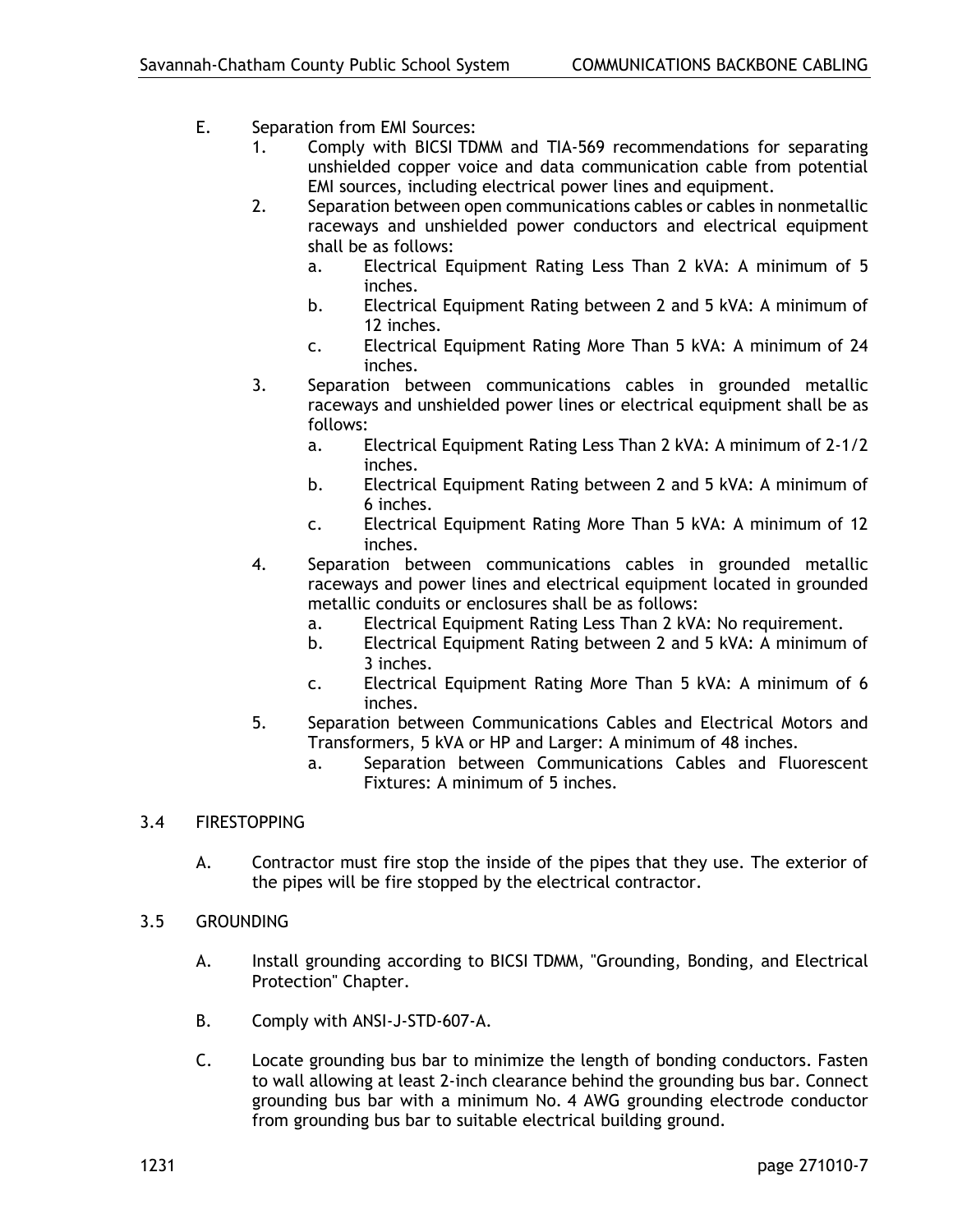- D. Bond metallic equipment to the grounding bus bar, using not smaller than No. 6 AWG equipment grounding conductor.
- E. The No. 4 AWG to the communication room will be provided by the electrical contractor.
- F. The cabling contractor must provide a ground bar in each communication room.
- 3.6 IDENTIFICATION
	- A. Cabling Administration Drawings: Show building floor plans with cabling administration-point labeling. Identify labeling convention and show labels for telecommunications closets, backbone pathways and cables, entrance pathways and cables, terminal hardware and positions, horizontal cables, work areas and workstation terminal positions, grounding buses and pathways, and equipment grounding conductors.
	- B. Cable and Wire Identification:
		- 1. Label each cable within 4 inches of each termination and tap, where it is accessible in a cabinet or junction or outlet box, and elsewhere as indicated.
		- 2. Each wire connected to building-mounted devices is not required to be numbered at device if color of wire is consistent with associated wire connected and numbered within panel or cabinet.
		- 3. Label each strand in each cabinet, rack, or panel.
			- a. Individually number to identify each cable or wiring group being extended from a panel or cabinet to a building-mounted device with name and number of particular device as shown.
			- b. Label each unit and field within distribution racks and frames.
		- 4. Labels shall be preprinted or computer-printed type with printing area and font color that contrasts with cable jacket color but still complies with requirements in TIA 606-A, for the following:
			- a. Cables use flexible vinyl or polyester that flexes as cables are bent.

## 3.7 FIELD QUALITY CONTROL

- A. Tests and Inspections:
	- 1. Optical Fiber Cable Tests:
		- a. Test each strand with a level 3 cable analyzer. Use only test cords and adapters that are qualified by test equipment manufacturer for channel or link test configuration
- B. Data for each measurement shall be documented. Data for submittals shall be printed in a summary report. An electronic copy shall be provided to the owner.
- C. Remove and replace cabling where test results indicate that they do not comply with specified requirements.
- D. End-to-end cabling will be considered defective if it does not pass tests and inspections.